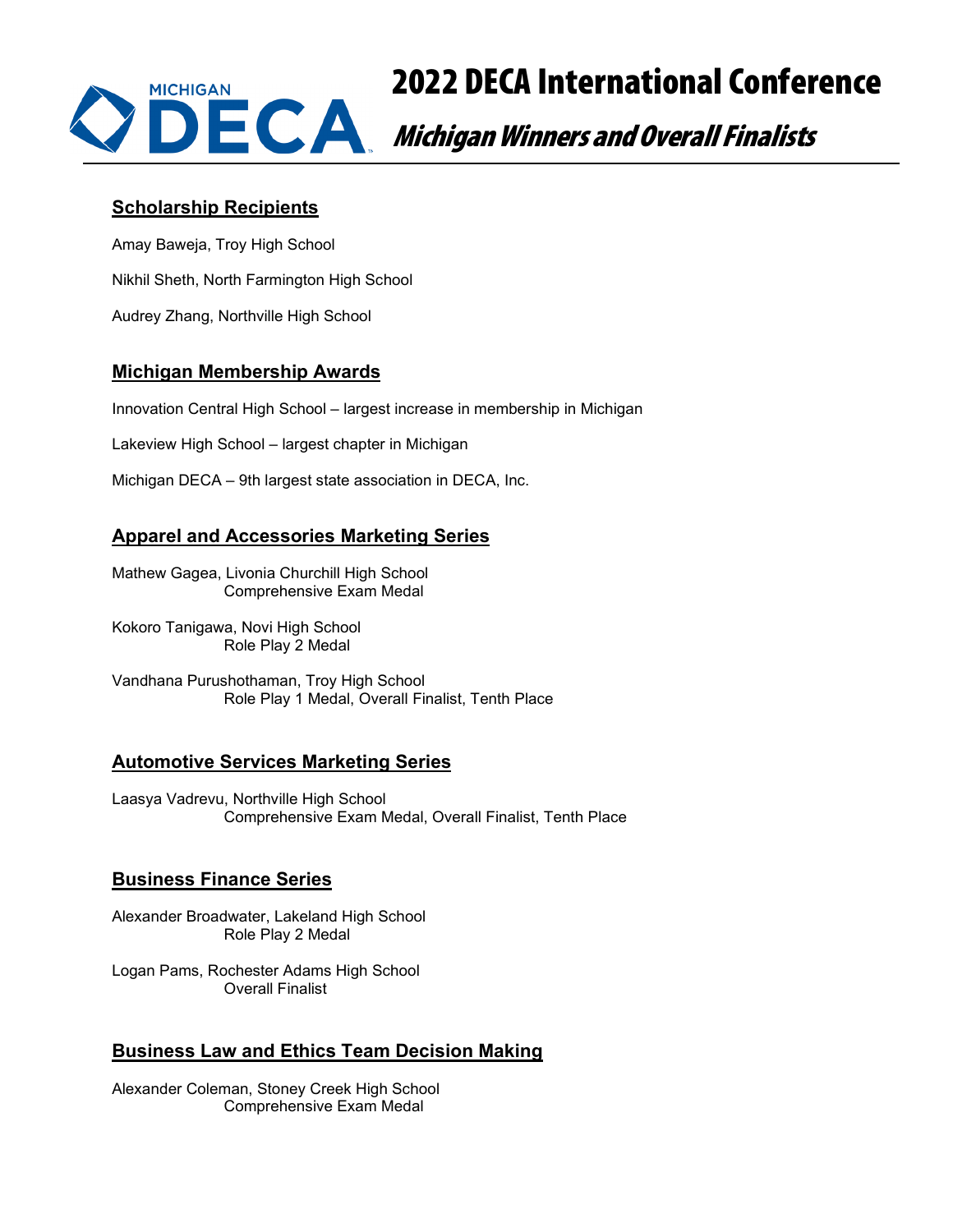## **Buying and Merchandising Team Decision Making**

Divya Nelluri and Nandita Talluri, Novi High School Overall Finalist

Nandita Talluri, Novi High School Comprehensive Exam Medal

## **Chapter Award Program**

*Marissa Boyless and Kali Wickeheiser*, Airport High School Overall Finalists

- *Brandon Betz, Jenna Brown, and Alexia Muzik*, Lakeview High School Overall Finalists
- *Reese Blackledge, Brooklyn Luscomb, and Emily Miklaski*, Wyandotte Roosevelt High School Overall Finalists

## **Community Awareness Project**

Sophie Bucki, Sydney Linn, and Hannah Roof, Airport High School Overall Finalist, Fifth Place

## **Entrepreneurship Series**

Manish Ileni, Novi High School Overall Finalist, Fifth Place

Sriyan Madugula, Troy High School Overall Finalist

## **Entrepreneurship Team Decision Making**

Archana Chandran and Elizabeth Tracy, Livonia Churchill High School Presentation Medal, Overall Finalist

## **Finance Operations Research**

Alexis Harrier, Hartland High School Overall Finalist, Ninth Place

Mia DeLaBarre, Hartland High School Overall Finalist, Sixth Place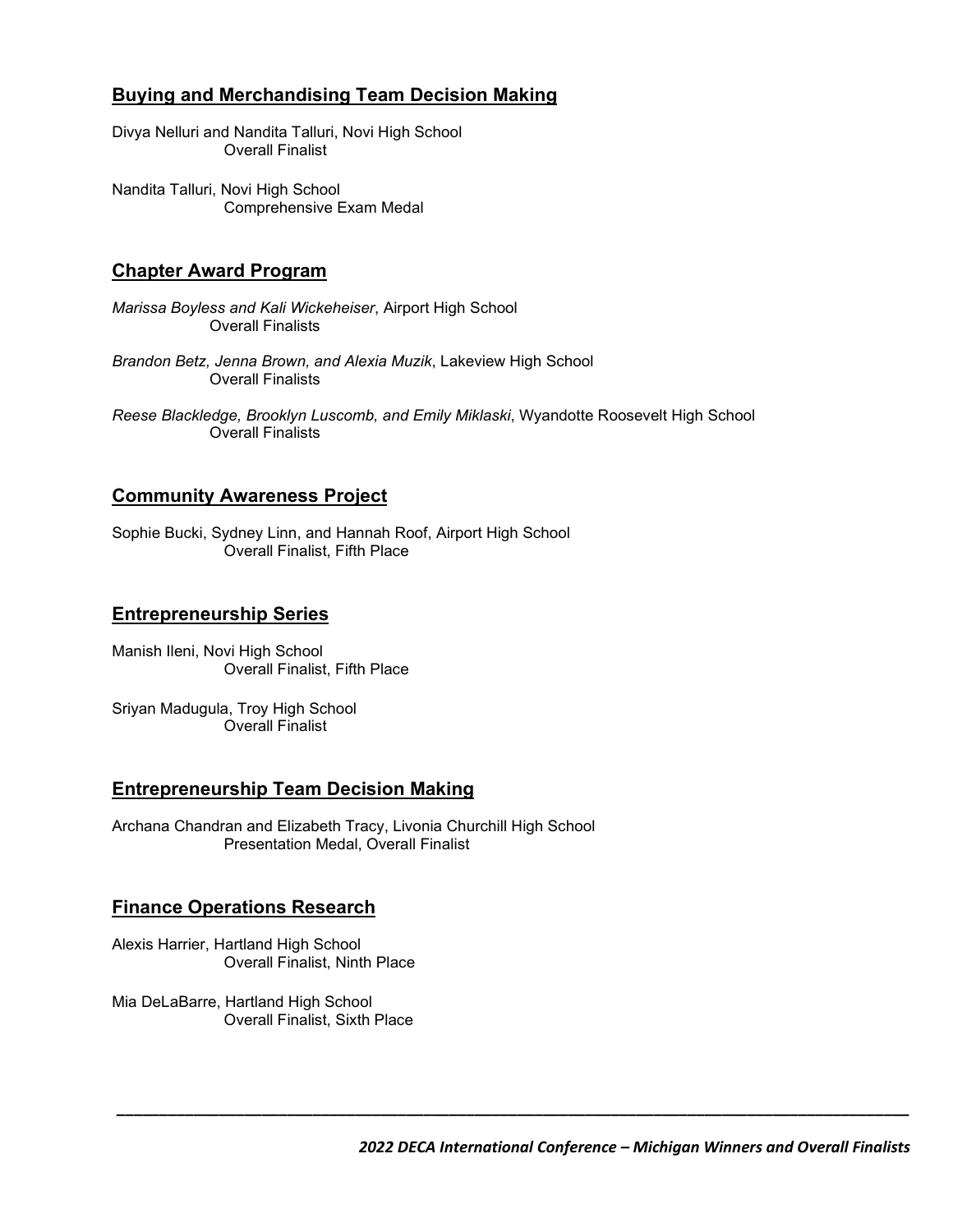## **Financial Services Team Decision Making**

Anirudh Jillellamudi and Tejas Maroju, Novi High School Presentation Medal, Overall Finalist

## **Food Marketing Series**

Julia Philip, Novi High School Overall Finalist

#### **Hospitality and Tourism Professional Selling**

Aditya Pradhan, Livonia Stevenson High School Comprehensive Exam Medal, Overall Finalist, Eighth Place

Morgan Shropshire, West Bloomfield High School Overall Finalist

## **Hospitality Services Team Decision Making**

Anirudh Annavarapu and Jonathan Doredla, Novi High School Overall Finalist

Jonathan Doredla, Novi High School Comprehensive Exam Medal

Ingrid Huang and Charlotte Worrel, Troy High School Overall Finalist, Fourth Place

#### **Hotel and Lodging Management Series**

Zander LoPiccolo, Rochester Adams High School Role Play 1 Medal, Role Play 2 Medal, Overall Finalist

Jennifer Bricker, Troy High School Role Play 2 Medal, Overall Finalist

Sameer Khed, Troy High School Role Play 2 Medal, Overall Finalist

#### **Human Resources Management Series**

Aditi Vishnubhatla, Novi High School Role Play 2 Medal

Amay Baweja, Troy High School Role Play 1 Medal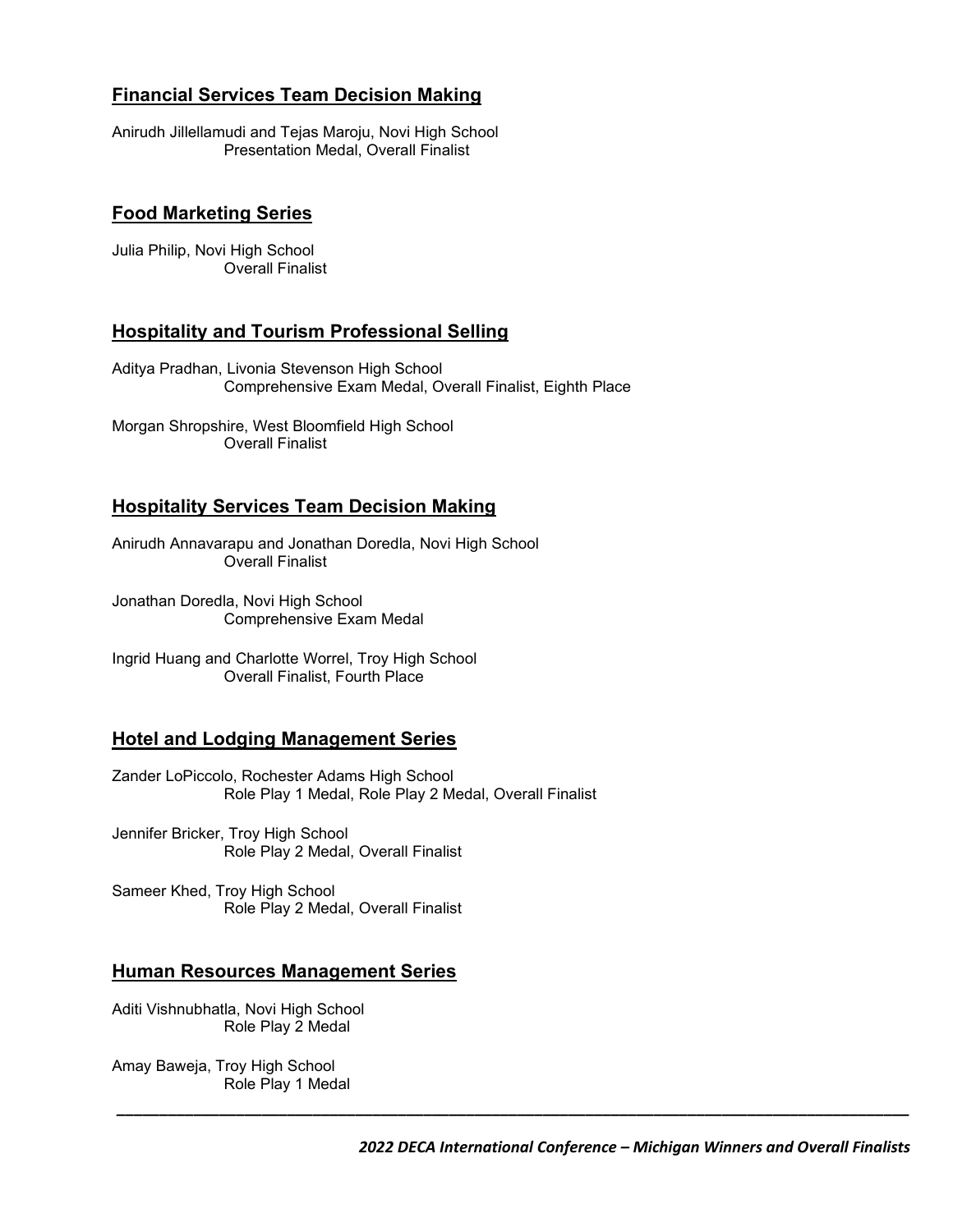## **Independent Business Plan**

Alec Lipham and Robert Yang, Ann Arbor Pioneer High School Overall Finalist, Eighth Place

#### **Integrated Marketing Campaign - Service**

Annabelle Minneman, Lakeview High School Overall Finalist

## **Marketing Communications Series**

Aleena Malik, Troy High School Comprehensive Exam Medal, Role Play 1 Medal, Overall Finalist, First Place

#### **Marketing Management Team Decision Making**

Sarayu Bethamcherla, Troy High School Comprehensive Exam Medal

Sarayu Bethamcherla and Alexa Michalec, Troy High School Overall Finalist, Sixth Place

#### **Merit Award Program**

Brianna Hobson, Bridgman High School Overall Finalist

Kathleen Mulhearn, Jackson High School Overall Finalist

Cole Toney, St. Joseph High School Overall Finalist

#### **Principles of Business Management and Administration**

Jaden Reji, Livonia Churchill High School Overall Finalist, Fifth Place

#### **Principles of Finance**

Arvind Salem, Novi High School Comprehensive Exam Medal, Overall Finalist, Sixth Place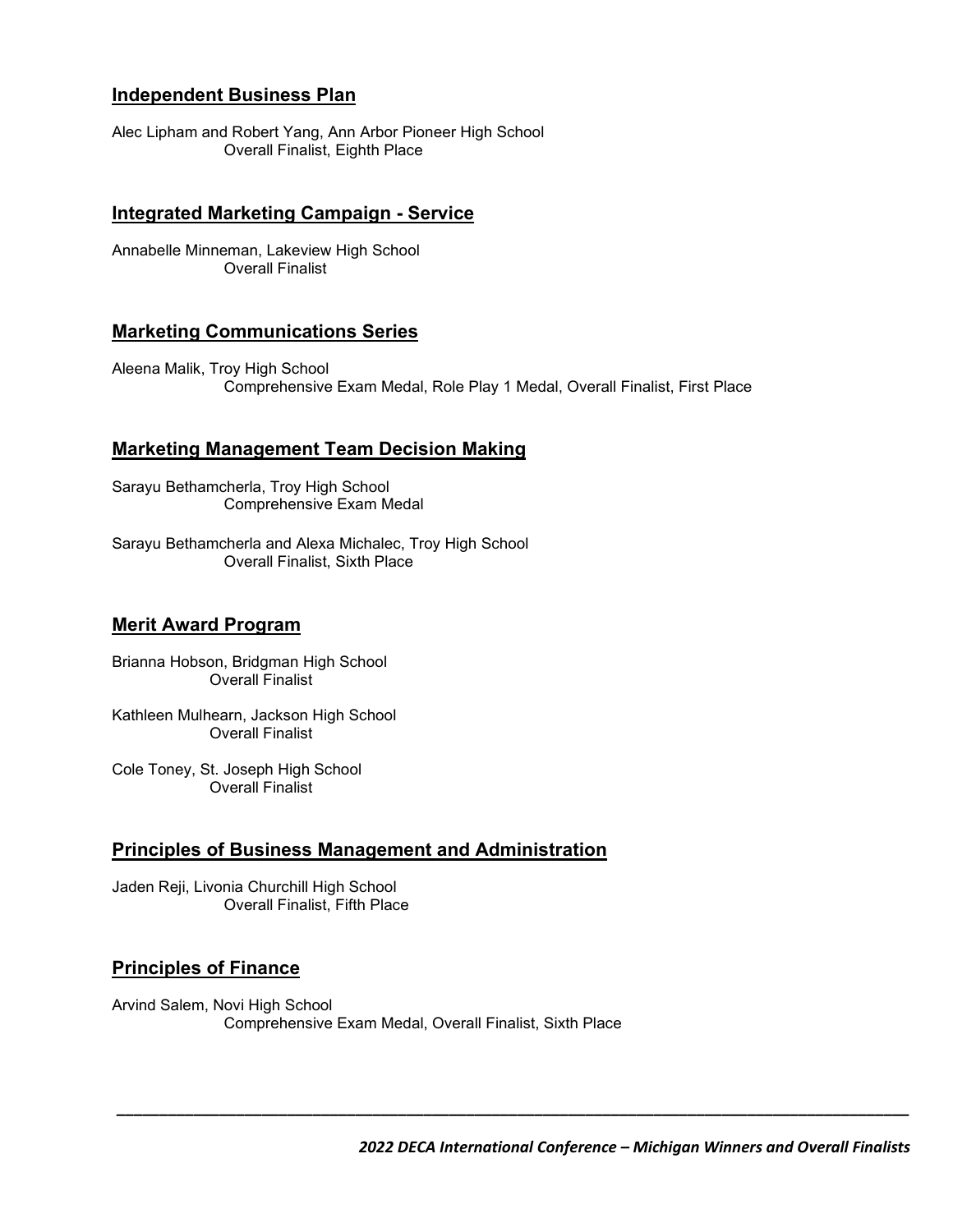# **Principles of Hospitality and Tourism**

Sanjana Datla, Farmington High School Presentation Medal, Overall Finalist, Second Place

Alissa Xue, Northville High School Overall Finalist, Seventh Place

Srijan Pingili, Novi High School Presentation Medal, Overall Finalist

## **Principles of Marketing**

Ansh Shah, Northville High School Presentation Medal, Overall Finalist

## **Professional Selling**

Kiera Raymond, Rochester Adams High School Comprehensive Exam Medal

Andrew Shore, West Bloomfield High School Comprehensive Exam Medal

## **Retail Merchandising Series**

Michael McGaugh, Midland Dow High School Comprehensive Exam Medal

## **Sales Project**

McCoy Dickinson, Jason Himebauch, and Cole McBeath, Airport High School Overall Finalist

## **School Based Enterprise - Food Operations**

Mina Badhwar and Karis Henrich, Birmingham Seaholm High School Overall Finalist

Kaitlyn Kriger and Mackenzie Taylor, Fruitport High School Overall Finalist, Second Place

Brett Bastionell, Will Darish, and Greg Storm, Hartland High School Overall Finalist